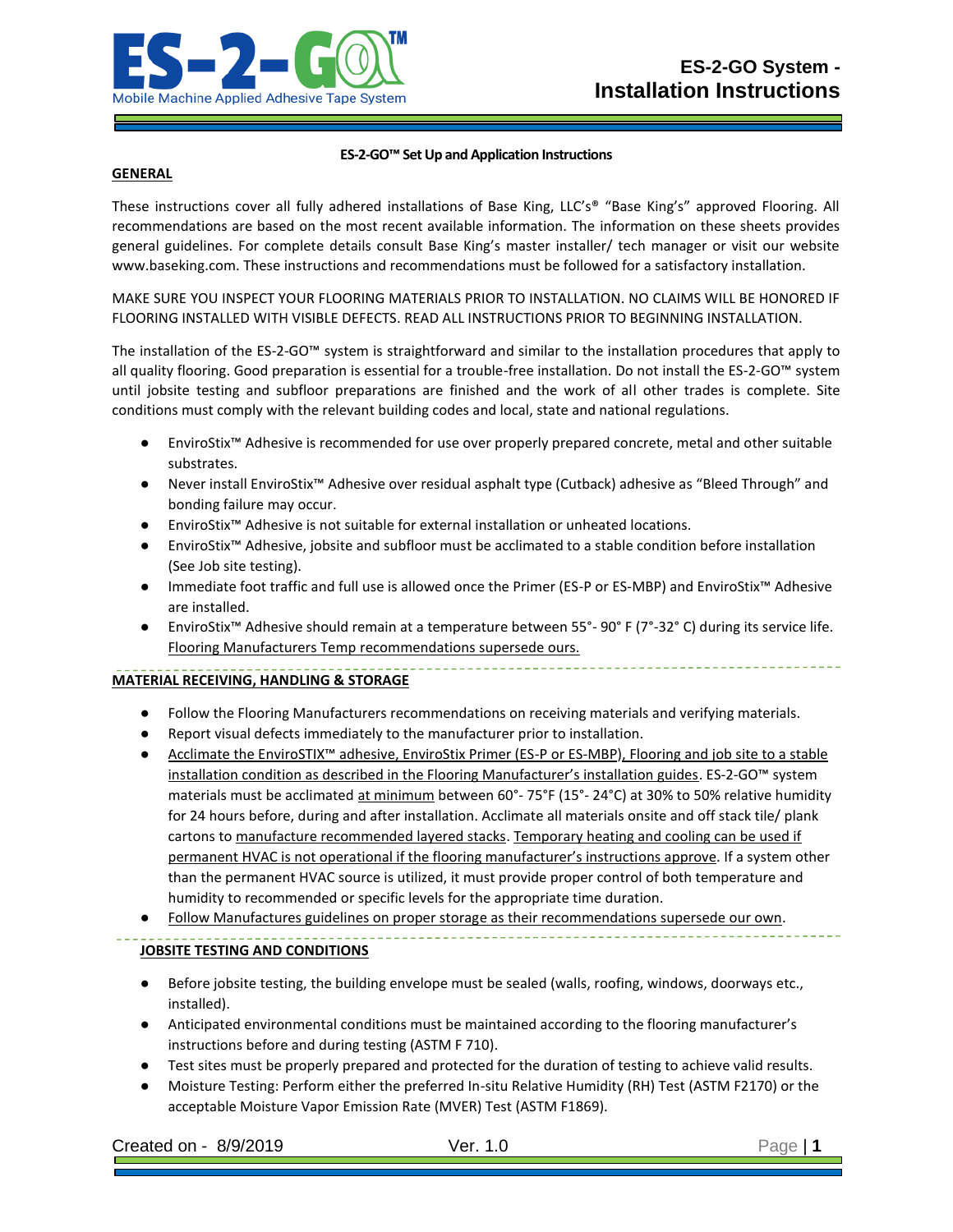

- ES-2-GO (Classic) System is warranted up to 96.0% RH and 18 pounds MVER when registered and all specified requirements are met. Perform according to the ASTM F2170 requirements. All readings must be documented and stored for warranty registration. (2 Coats of the ES-P™ (EnviroStix™ Primer) are required to maintain a 96.0% RH warranty)
- ES-2-GO (100% RH) System is warranted up to 100% RH and 25 pounds MVER when registered and all specified requirements are met. Perform according to the ASTM F2170 requirements. All readings must be documented and stored for warranty registration. (2 Coats of the ES-MBP™ (Moisture Barrier Primer) are required to maintain a 100% RH warranty)
- Water Drop: Randomly check concrete subfloor for porosity using the drop water test. Place a dime size of clear water directly onto the concrete subfloor. If the water droplet does not dissipate within 60 to 90 seconds the subfloor is considered non-porous.
- Subfloor must be clean (free of dirt, sealers, curing, hardening or parting compounds or any substance that may stain or prevent adhesion), smooth, flat, sound, fit for purpose, free of movement.
- **ES-2-GO (Classic) Bond Testing:** Requirements for receiving a warranty on ES-2-GO™ (Classic) Projects: (ES-2-GO™ (Classic) system Includes the proper use of ES-2-GO™ Adhesive rolls and the ES-P (EnviroStix™ Primer).)
	- o Concrete subfloors must be finished according to ASTM F710 standards and the recommendations set forth on Page 4 under Substrate Preparation.
	- o Prior to installation, random bond testing must be performed to insure proper adhesion of the primer to the substrate. For all projects no less than 3 separate areas shall be tested.
		- For the test...
			- Apply the ES-P in two thin coats, in alternating directions, to at least 1 sq. ft. of the substrate in all of the selected areas.
			- The ES-P should soak into the open pores of the concrete surface, not layered on top.
			- Each coat takes 40-60 minutes to dry. Allow each coat to fully dry before moving to the next step.
			- After the ES-P is dry, apply a small amount of flooring being used on the job, to the prepared area. Leave the bond test down for a minimum of 1 hour, 24-48 hours is preferable. When pulling up the test, if the ES-P stays securely on the floor, you are ready to proceed with the job.
	- o To receive a full Base King 5-year limited warranty:
		- Pictures must be taken and sent to Base King, LLC, of each stage of the bond test. Send the pictures and ES-2-GO™ warranty registration t[o jordan@baseking.com](mailto:jordan@baseking.com), so your warranty can be approved and documented for warranty registration.
			- Take pictures before and after the substrate is cleaned
			- After the ES-P is applied
			- A close up of the back of the flooring as it's being removed
			- And what the ES-P looks like after the material has been removed.
		- Copies of invoices for the Product, pictures of bond testing, records of bond testing results, substrate and jobsite moisture, pH and bond testing shall be retained by purchaser with all other jobsite test results. See your tech rep for further details and/or questions.
- **ES-2-GO (100) Bond Testing:** Requirements for receiving a warranty on ES-2-GO™ (100) Projects:

| Created on -<br>8/9/2019 | . .<br>$\sim$ |  |
|--------------------------|---------------|--|
|                          |               |  |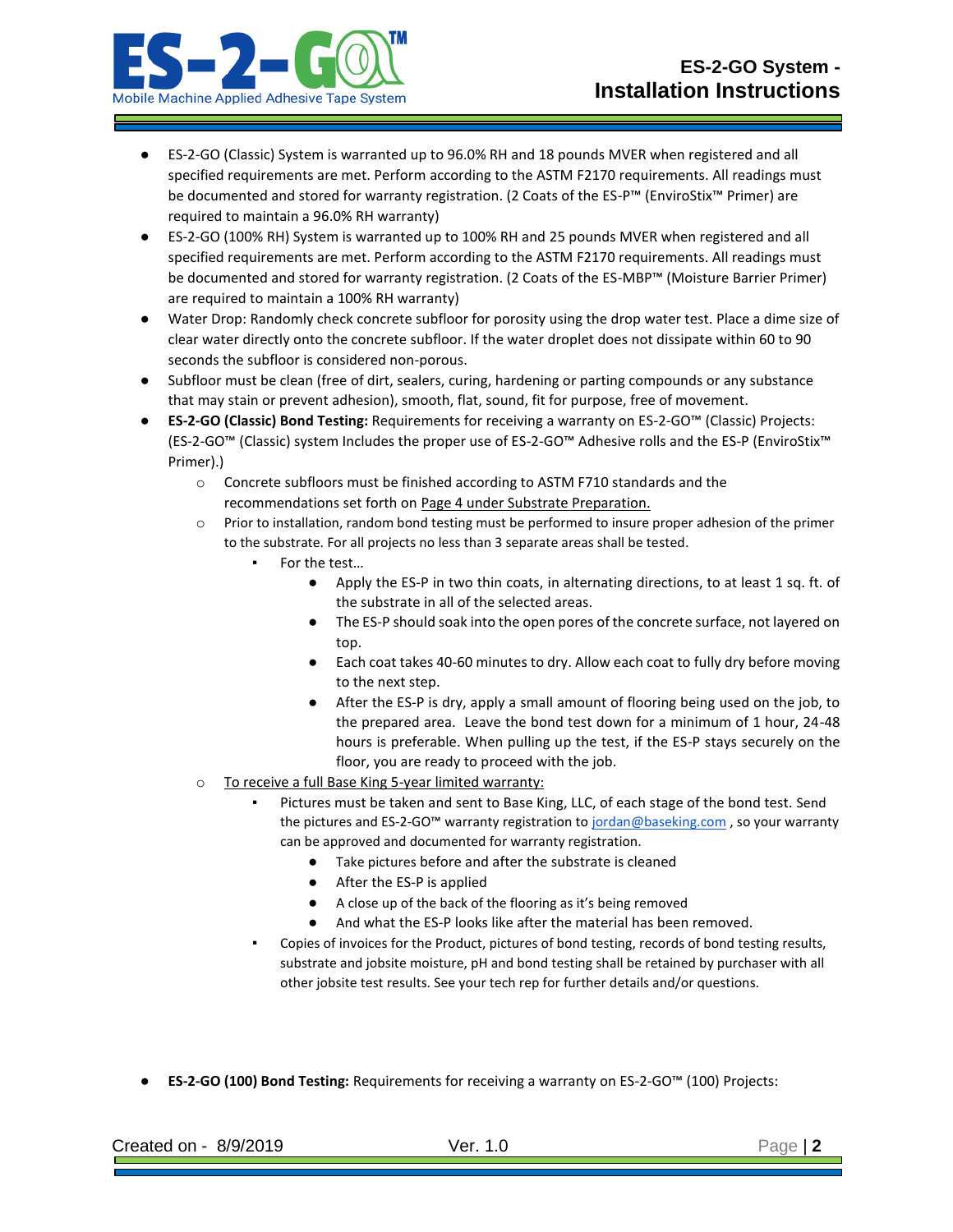(ES-2-GO™ (100) system Includes the proper use of ES-2-GO™ Adhesive rolls and the ES-MBP (EnviroStix™ Moisture Barrier Primer).)

- o Concrete subfloors must be finished according to ASTM F710 standards and the recommendations set forth on Page 4 under Substrate Preparation.
- o Prior to installation, random bond testing must be performed to insure proper adhesion of the primer to the substrate. For all projects no less than 3 separate areas shall be tested.
	- For the test...
		- Apply the ES-MBP in two very thin coats, in alternating directions, to at least 1 sq. ft. of the substrate in all of the selected areas.
		- The ES-MBP should soak into the open pores of the concrete surface, not layered on top.
		- Each coat takes 40-60 minutes to dry. Allow each coat to fully dry before moving to the next step.

**Note:** If the ES-MBP bubbles or turns white, you have applied it too thick, or a foreign substance is present in the concrete that is affecting the bond, and more cleaning, scraping, and/or grinding is necessary.

- After the ES-MBP is dry, apply a small amount of flooring being used on the job, to the prepared area. Leave the bond test down for a minimum of 1 hour, 24-48 hours is preferable. When pulling up the test, if the ES-MBP stays securely on the floor, you are ready to proceed with the job.
- o To receive a full Base King 5-year limited warranty:
	- Pictures must be taken and sent to Base King, LLC, of each stage of the bond test. Send the pictures and ES-2-GO™ warranty registration t[o jordan@baseking.com](mailto:jordan@baseking.com), so your warranty can be approved and documented for warranty registration.
		- Take pictures before and after the substrate is cleaned
		- After the ES-MBP is applied
		- A close up of the back of the flooring as it's being removed
		- And what the ES-MBP looks like after the material has been removed.
	- Copies of invoices for the Product, pictures of bond testing, records of bond testing results, substrate and jobsite moisture, pH and bond testing shall be retained by purchaser with all other jobsite test results. See your tech rep for further details and/or questions.

# **ES-2-GO System Options Include:**

- 1. **ES-2-GO (Classic):** The Application of the EnviroStix™ Adhesive applied to your modular flooring materials via the ES-2-GO™ Application / Laminating Machine. Then installed on top of (1-2) coats of our ES-P (EnviroStix™ Primer). This system is for use on projects under 96.0% RH when installed according to the ASTM Standards, ES-2-Go™s & the Flooring manufacturers application/installation instructions.
- 2. **ES-2-GO (100):** The Application of the EnviroStix™ Adhesive applied to your modular flooring materials via the ES-2-GO™ Application / Laminating Machine. Then installed on top of (2) coats of our ES-MBP (EnviroStix™ Moisture Barrier Primer). This system is for use on projects up to 100.0% RH when installed according to the ASTM Standards, ES-2-Go™, & the Flooring manufacturers application/installation instructions.

**Set Up & EnviroStix™ Adhesive Application Instructions for the ES-2-GO™ Application / Laminating** 

**Machine:** (2-Person Operation Recommended)

Created on - 8/9/2019 Ver. 1.0 Page | **3**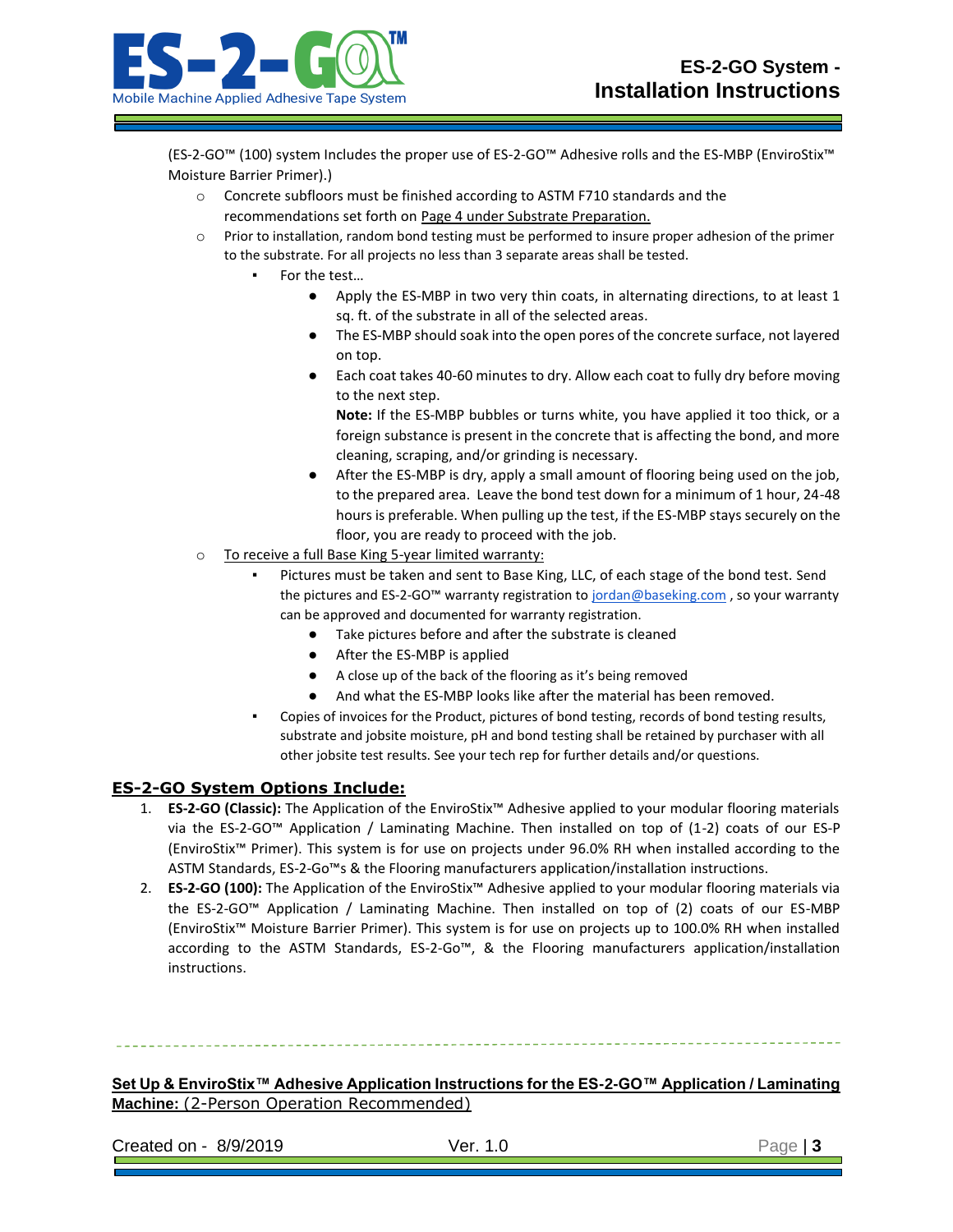

- 1. Set up the ES-2-GO™ Mobile Adhesive Application / Laminator Machine onto a workbench or waist high table, properly securing it with the supplied ratchet strap across the bottom rails then under the table.
- 2. Locate the two bars with quick release screws on the top flat surface of the application table. These are your Material guides. Loosen the quick release screws so that the guides slide freely. Set your Material guides by using a piece of the flooring. Square up the edge of the flooring that faces the tape guide bar. The tape guide bar is the bar located in the slot where the adhesive feeds through the top of the machine. Hold the material into place while sliding the guide bar into place closest to the side of the machine you will be working on, then tighten the quick release screws on the guide. Pull guide #2 into place and tighten the Quick release screws. Over tightening the guides against the materials will hinder it from smoothly sliding through the ES-2-GO™ machine. Once the guides are set into place for the flooring you are currently applying to, you can remove the flooring from the top of the machine.
- 3. Installing your roll of adhesive:
	- $\circ$  Loosen the screw on the shaft chuck and open the chuck to remove the adhesive shaft.
	- $\circ$  Push the release button on the air bulb, making sure there is no air in the shaft.
	- o Slide the adhesive tape roll onto the shaft with the open end hanging over the top edge facing toward the chuck opening side of the machine. Once your adhesive is facing the correct direction, place the adhesive shaft back into its proper place. The shaft must be completely in the chuck or it will slide around making it hard to properly align your adhesive. Close the shaft chuck by tightening the screw.
- 4. Pull the adhesive flap through the slit of the machine, over the tape guide bar, and align the adhesive on the shaft to equally lay between the two material guide rails. Once you are satisfied with the alignment, use the air pump to pump up the air shaft to secure the roll.
	- o Notes:
		- The adhesive rolls move easiest side to side by spinning them in the direction they need to go on the adhesive shaft.
		- Hold the adhesive roll with one hand while pulling the flap tight through the other side of the adhesive slit over the tape guide bar.
- 5. Leaving a few inches exposed and fold it over to cover the adhesive and form "the flap". Lay your first piece of flooring on top of the adhesive and push it through the press roller. Worker 2 will then pull "the flap" evenly on the opposite side of the machine While Worker 1 pushes from the other.
- 6. Worker 1 will then place the next piece of flooring aligning it directly against the last piece and pushing it through the press roller.
- 7. Worker 2 will continue to pull the pieces through the opposite end. It is important to pull straight so as to not wrinkle or move the adhesive between the guides. As each piece is far from the end of the machine, worker 2 will make a gap in the adhesive by folding over the flooring and carefully cutting the adhesive free with a hook knife. Continue to apply/laminate the rest of your material according to the above full installation and set-up instructions.
- 8. Do random Quality Control checks. If re-alignment is needed, try checking your material guides for square alignment. You can also make small adjustments by releasing the air from the air shaft and repositioning the adhesive roll to be centered between the material guides (remember to pump up the shaft once re-aligned. If small adjustments do not work a full adjustment is needed. Cut material free from the adhesive roll and re-do instructions 1-4.
	- o Note:
		- Material that has misaligned adhesive can be fixed by fix tape that is supplied with your order. Pull back the release paper on the modular flooring, exposing the place that needs adhesive added.

| Created on -<br>8/9/2019 |  |
|--------------------------|--|
|                          |  |
|                          |  |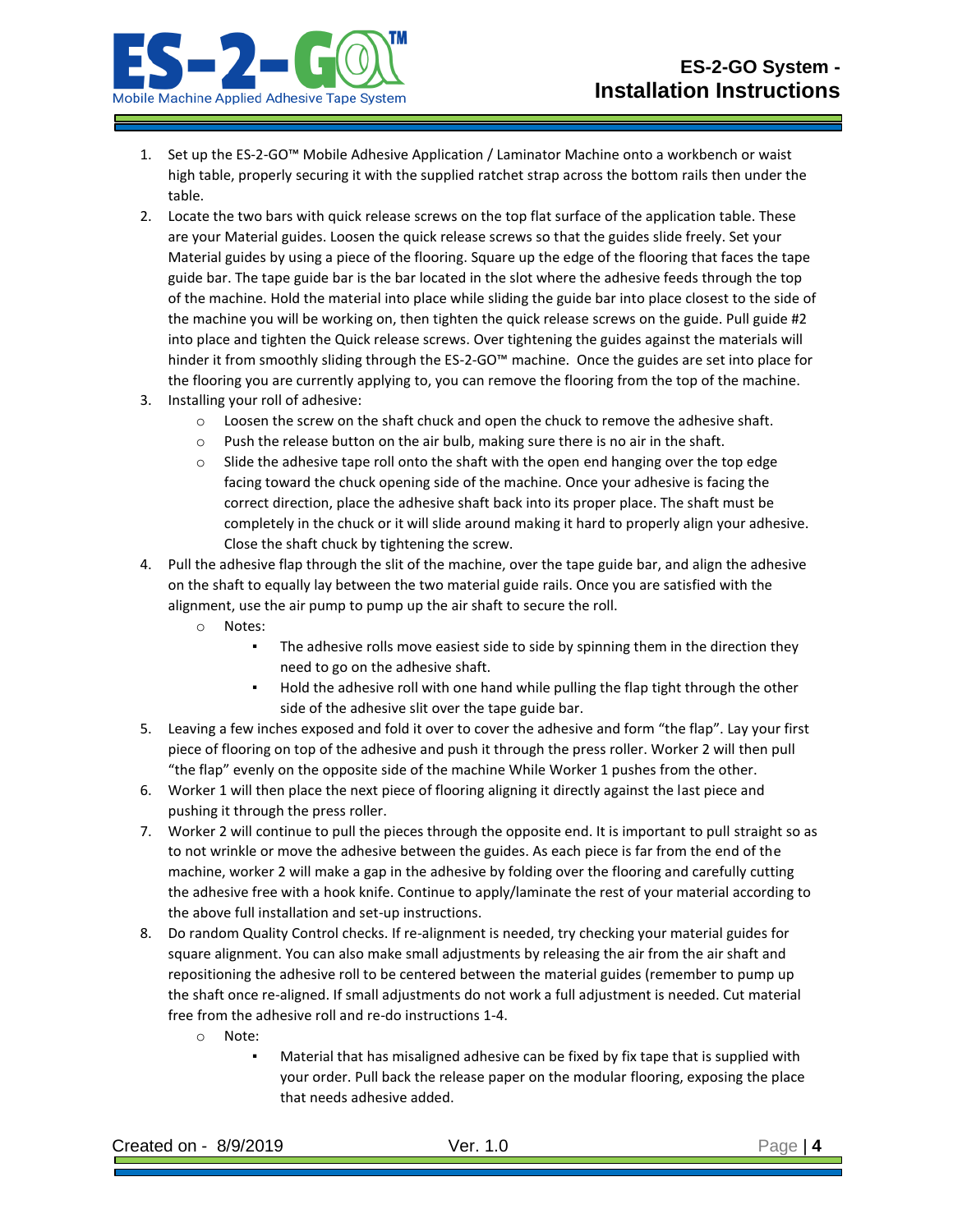



- If any lumps (boogers) or folds of adhesive are present on the material being fixed, remove those prior to repairs.
- Use the fix tape to add adhesive where necessary. Fix tape placed directly over the top of flat adhesive will not show after time, lumps will.

## **SUBFLOOR PREPARATION**

#### **Concrete Subfloors**

- **1.** Concrete subfloors must be finished according to ASTM F710 standards.
- **2.** Concrete subfloors shall not consist of lightweight concrete or gypsum with less than 105 lbs. /cubic foot density (3000 psi). Follow ASTM F2678.
- **3.** Remove all existing floor coverings and adhesives/residues, patch, debris, marking paint, permanent markers, crayons, and all other potential stains and/ or contaminants from the concrete surface before installing new flooring. Never mark the back of the flooring. Removal of old adhesives need to be performed by mechanical means: scraping, scarifying, grinding, shot/bead blasting, DiamaBrush, etc. The use of adhesive removers or solvents in the abatement or removal of existing or old adhesives is prohibited and will void all warranties. Contact our technical team for needed procedures.
	- a. Anything left on the surface of the substrate may keep the ES-MBP from bonding properly, or cause issues later if RH levels rise, from old glue re-emulsifying or old patch popping free.
	- b. The ES-MBP bonds in the pores of the substrate and a clean floor is essential.
	- c. If skimming before applying the ES-MBP, a moisture resistant patch must be used.
	- d. The ES-MBP will trap the moisture emission vapors in the concrete, and the skimming material being used. Make sure prep materials moisture limitations match or exceed the situation it is being used in.
- **4.** Expansion joints, isolation joints, or other moving joints are incorporated into concrete floor slabs in order to permit movement without causing random cracks in the concrete. These joints must be honored and not be filled with underlayment products or other materials, and floor coverings must not be laid over them. Expansion joint covering systems should be detailed by the architect or engineer based upon intended usage and aesthetic considerations.
- **5.** Leveling and Patching: Surface cracks, grooves, depressions, control joints or other non-moving joints, and other irregularities shall be filled or smoothed with high quality Moisture Resistant Portland cement-based patching or underlayment compound. Caution: Do not lightly skim coat highly polished or slick power troweled concrete surfaces. A thin film of the floor patch will not bond to a slick subfloor and may become a bond breaker causing tiles to release at the interface of the subfloor and patching material.
- **6.** Always follow manufacturers' written recommendations for the use and installation of their appropriate surface preparation material.

**NOTE:** It is not recommended to install EnviroSTIX™ or any ES system over concrete slabs with a history of hydrostatic conditions. Base King, LLC also will not assume responsibility for floor covering failure due to hydrostatic pressure or moisture vapor emission exceeding the requirements set forth. The final responsibility for determining if the concrete is dry enough for installation of the flooring lies with the floor covering installer.

### **Wood**

It is not recommended to use the ES-2-GO™ System over wood substrates. Use over wood substrates will not be warranted by Base King, LLC®.

| .91C<br>`reat<br>. A. I<br>rea on - | - -<br>________ |  |
|-------------------------------------|-----------------|--|
|                                     |                 |  |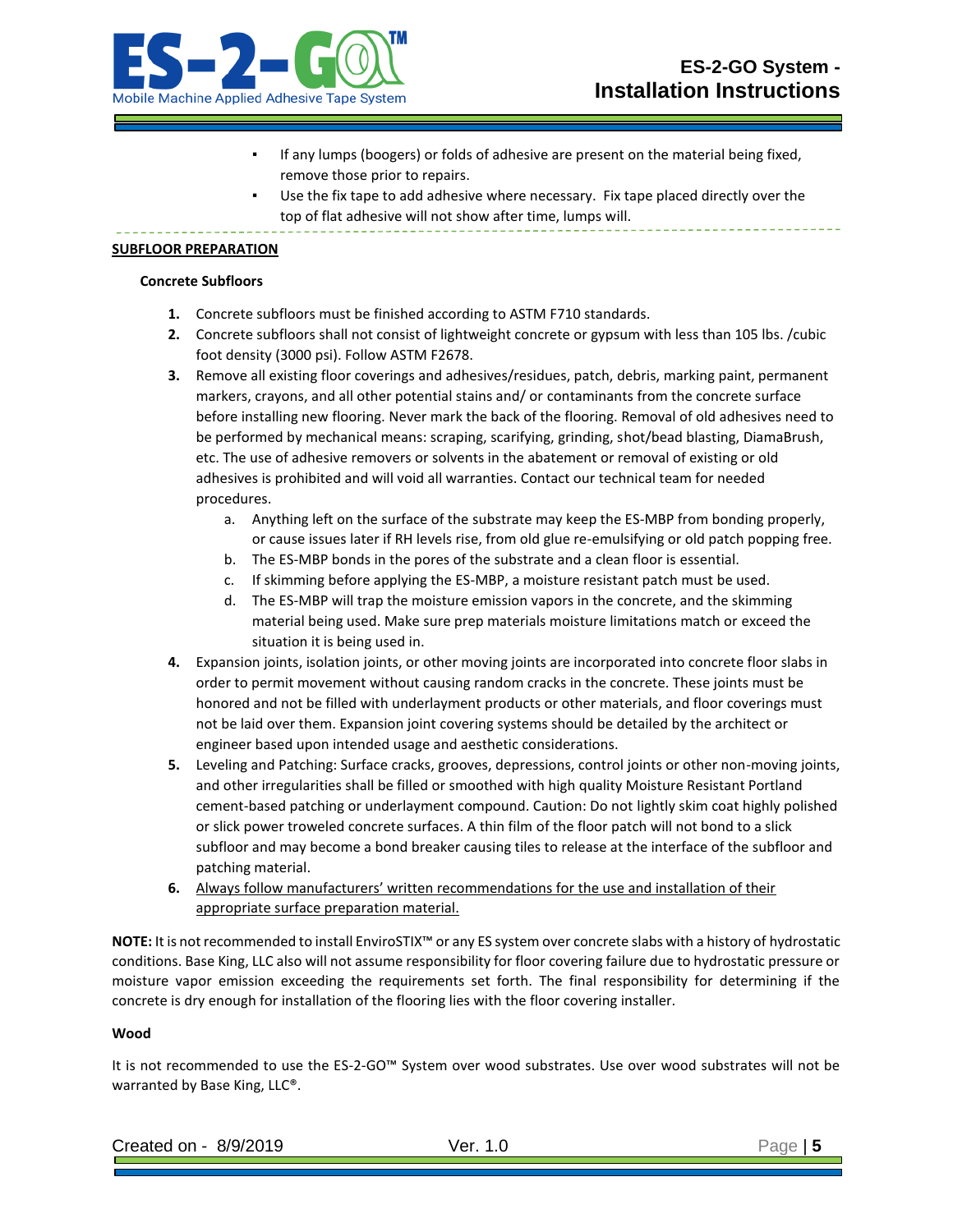

### **Existing Floor Covering**

To achieve maximum product performance, it is always best to remove existing floor covering and prepare the substrate before installing new products in commercial settings. Existing flooring can adversely affect the performance properties of the new flooring, such as indentation or adhesive bond. It is the floor covering retailer's or installer's responsibility to determine if the existing resilient floor covering is suitable as an under floor for installation. If there is any doubt about the suitability of the existing floor, remove it or cover it with an appropriate underlayment.

The existing resilient flooring should meet the following conditions:

- Be fully adhered (full-spread) and well bonded to a suitable substrate
- Consist of a single layer only
- Be free of all evidence of alkaline salts, hydrostatic pressure, or moisture from the substrate
- Not be a foam-backed or thickly cushioned product
- Not be a perimeter-fastened or loose-laid product
- Not be asphalt tile, self-stick tile, rubber tile, or surface containing residual asphalt-based adhesives

**PRIMER INSTALLATION**

## ● **ES-P (EnviroStix™ Primer) & ES-MBP (ENVIROSTIX™ MOISTURE BARRIER PRIMER)**

The use of Base King's ES-MBP (EnviroStix™ Moisture Barrier Primer) is required for the installation of EnviroSTIX™ applications for jobs over a true 96.0% RH (Using up to date meters that read past the decimal up to 100% RH. If your meters read a variance of 2-3 percent please make adjustments accordingly). Jobs under 96.0% RH can maintain the use of our ES-2-GO (Classic) System w/ ES-P.

All bond warranties will be voided if (2) coats of the correct Primer are not used.

- o **FOR USE ON:** Above and below grade concrete and all patching and leveling compounds. Before the application of the primer the substrate must be prepped following ASTM F710. The floor must be flat, smooth, and free of any contaminants. Follow sub- floor condition requirements. Thoroughly clean the floor by sweeping, vacuuming, and/or mopping to remove all dust and debris.
- o **APPLICATION:** Shake ES-P and/or ES-MBP well before using. The use of a 3/8" napped adhesive foam roller is recommended. Do not pour ES-MBP™ (EnviroSTIX™ Moisture Barrier Primer) directly onto the substrate. Use of a 5-gallon bucket and a bucket grid is recommended to coat the roller and remove excess primer. Apply a smooth, **thin**, even coat of primer using slight pressure working the primer into the substrate. Avoid leaving puddles or heavy roller bead/ lines. Cover all areas leaving no bare or dry spots rolling in both directions. Allow the primer to completely dry. Normal dry time will vary. ES-P takes approximately thirty – forty minutes and ES-MBP takes approximately forty to sixty minutes to dry. Primer should be dry to the touch. If needed, allow more time before installation starts and/or before applying a second coat, as required. Second coat should be applied crossways or perpendicular to the first coat. Each coat should soak into, or bond with the concrete, not to puddle on the surface. Each coat must form a thin and entirely closed layer. Clean up all spills or over application to walls or base while the product is wet.
- o **TIPS:** 
	- For the 100% RH system an Application kit is supplied for every job site. This kit is to show you the proper application materials. Extra kits are available for purchase or you can pick up all the parts at your local supply store like Home Depot or Lowes. Kit includes a 5-gallon bucket, 3/8" nap foam roller, a bucket grid, and a spray bottle. Make sure to properly clean and dry your bucket after every use.

| Created on - 8/9/2019 | Ver. 1.0 | Page $ 6$ |
|-----------------------|----------|-----------|
|-----------------------|----------|-----------|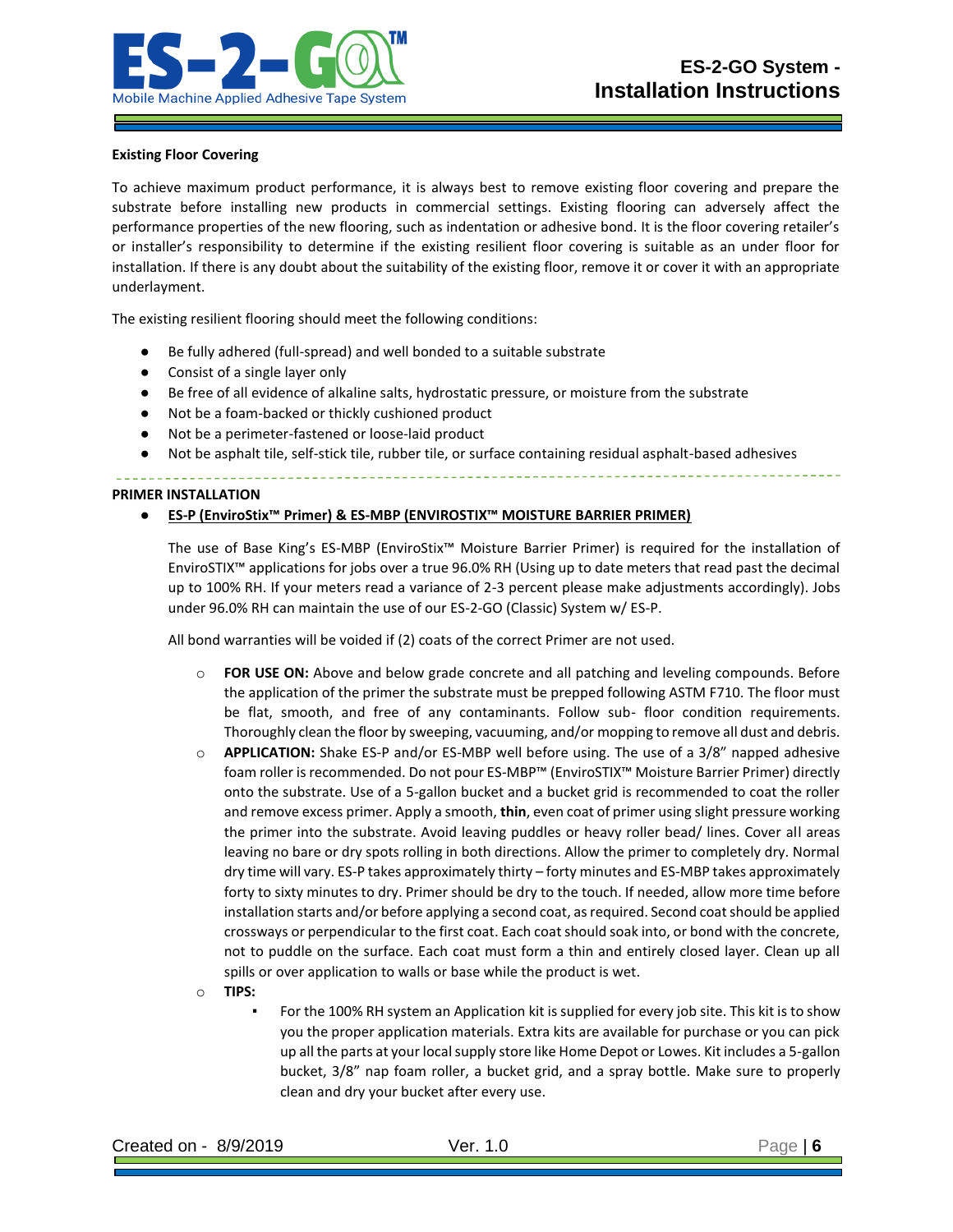

- Use a paint brush or small roller to cut in at the doorways and walls if necessary
- Back roll to remove fish eyes and/or voids to work into the pores.
- You must begin to install flooring within 72 hours after the ES-P (EnviroStix Primer) or the ES-MBP™ (EnviroSTIX™ Moisture Barrier Primer) has cured.
- See primer container label for further details.
- Removal of old adhesive may need to be done by mechanical means such as shot blasting, diamond grinding, and/or use of a DiamaBrush. Selection of tools is to be determined by the installer and the job site conditions.

#### **MATERIAL INSTALLATION PROCEDURES**

Before starting the installation of the materials with the ES-2-GO™ System, ensure the previous preparations have been accomplished. Start of flooring installation indicates acceptance of current subfloor conditions and full responsibility for completed work.

- Material layout shall be specified by the end user, architect or designer.
- Start installing materials by peeling EnviroSTIX™ protective release paper and following the manufacturer's product installation instructions. Keep each section of the subfloor free of debris, dust etc. as you install.
- Always leave the protective release paper on the product during the cutting stage.
- The floor must be rolled in both directions using a 100 -150 lb. 3-section roller. Roll the floor as soon as conditions permit. Roll the floor again 90 degrees to the first row to assure good transfer of EnviroSTIX™ adhesive to the substrate.
- Clean up all debris as you work. Caution not to allow the adhesive film to make contact with the newly installed flooring surface. Clean up immediately to keep from attracting dirt.
- Immediate foot traffic and point and rolling loads can be utilized after installation.
- See manufacturer's instructions for washing the finished floor after installation.
- Adjacent Surfaces Protection: Protect adjacent work areas and finish surfaces from damage during product installation.

### **Helpful Tip**

- If needed, when placing the tile/ plank, the use of a slight mist of water on the substrate will help in adjusting the product. Use clean water; the spray bottle can be purchased from your local hardware store.
- Do not allow the adhesive film to make contact with the walls, baseboards or any other object except the intended sub-floor. Clean all areas with the appropriate adhesive remover.
- Dispose of release paper as you install, keeping the immediate work area clean.
- Keep cut pieces and scrap flooring off the installed surface. Adhesive residue on the flooring surface can appear as visible scuffs as it attracts dirt.
- Any adhesive residue on the flooring surface can be easily removed using a cloth dampened with mineral spirits or denatured alcohol. Never pour cleaning agent directly onto the LVF. Always apply a clean white cloth first.

## **SPECIAL CONSIDERATIONS**

1. Radiant Heat: ES-2-GO (100% RH) System can be installed over Radiant heating (hydroponic) systems with readings up to 85.0% RH. The maximum temperature of the subfloor surface must not exceed flooring manufacturers' temperature limitations. Before installing flooring products over newly constructed radiant-heating systems, operate the system at maximum capacity to force any residual moisture from

| Created on - 8/9/2019 | Ver. 1.0 | Page |
|-----------------------|----------|------|
|-----------------------|----------|------|